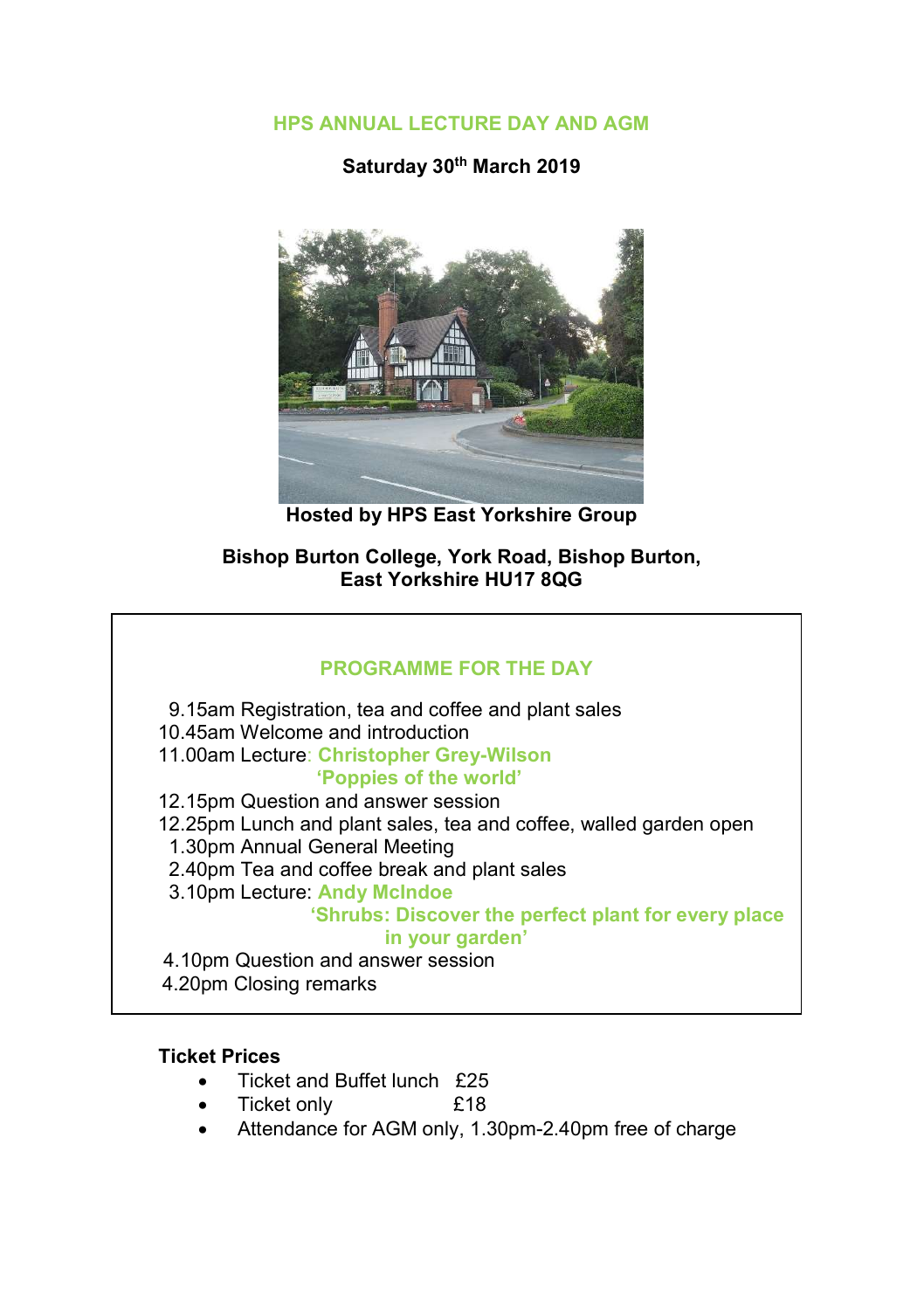Please indicate on the booking form if you have any special dietary requirements.

# Speakers



## Christopher Grey- Wilson

Christopher has served as Principal Scientific Officer at the Royal Botanic Gardens Kew when he collected plants from Asia and Africa. He has also been editor of Curtis's Botanical Magazine, the RHS magazine – The Plantsman and the Alpine Garden Society.In 2008 he was awarded the VMH by the RHS for services to horticulture.



### Andy McIndoe

Andy has over 40 years experience in retail and production horticulture, 37 of these at Hillier's winning 25 consecutive gold medals at Chelsea. He is a regular contributor to a number of magazines, blogs and BBC radio. Also author of 'The Creative Shrub Garden'

# Stall Holders

- The Fern Nursery Grimsby Road, Binbrook, Lincolnshire LN8 6DH www.fernnursery.co.uk
- Mires Beck Nursery Low Mill Lane,North Cave, East Yorkshire, HU15 2NR www.miresbeck.co.uk
- Ridgefield Nursery Forest Moor Road, Knaresborough, North Yorkshire HG5 8JP
- WoodlandsPlants Woodlands, Peppin Lane, Fotherby, Louth, LN11 0UW www.woodlandsplants.co.uk
- Members Plant Stall

# Other Stalls

• HPS booklets and sundries

.

- HPS Shade and Woodland Group
- HPS Conservation
- HPS Seeds
- HPS East Yorkshire Group Raffle

# Travel

Go to www.bishopburton.ac.uk for directions Please use village entrance on A1079 as shown in photograph.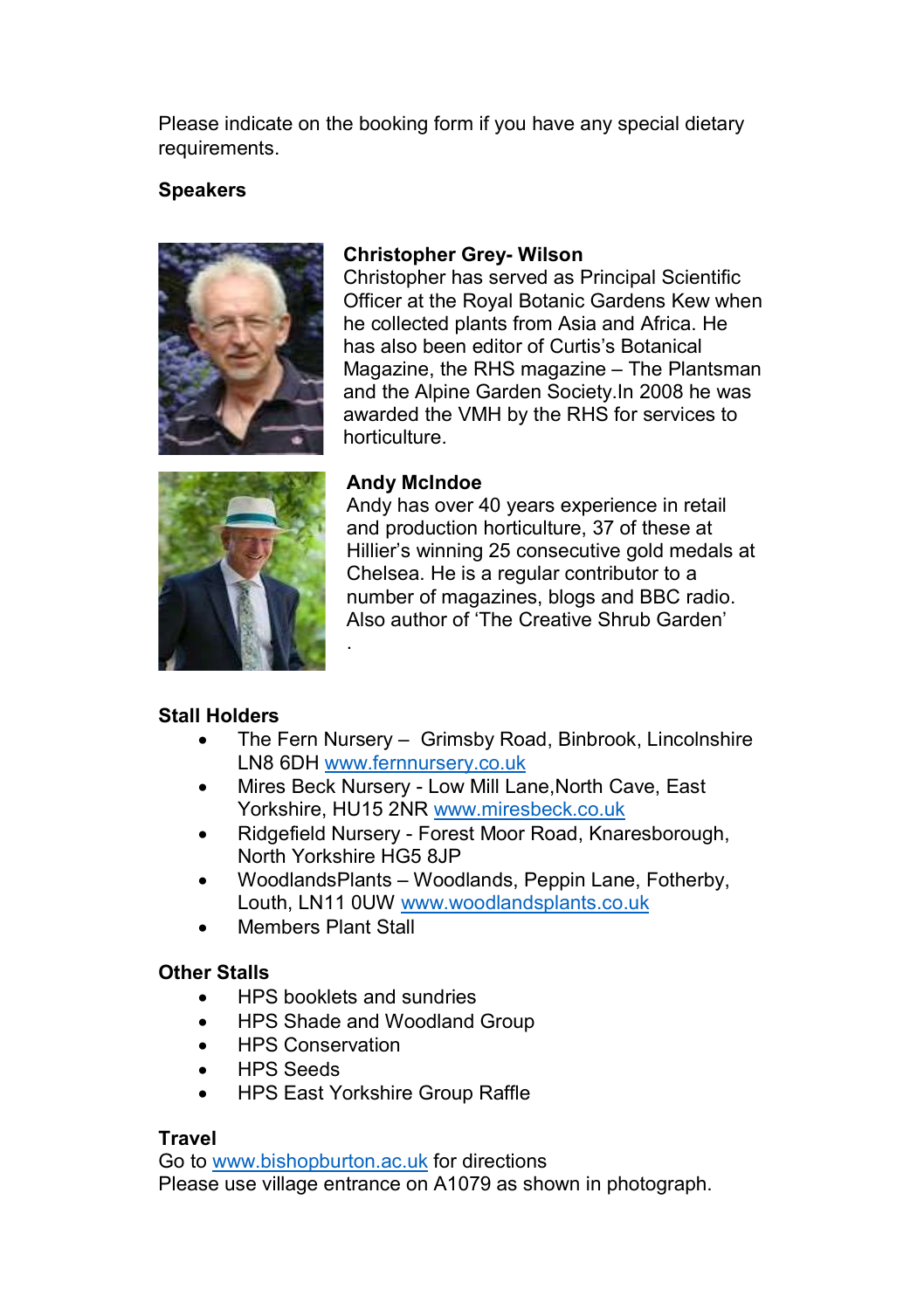- Beverley to Bishop Burton 3.7 miles
- Hull to Bishop Burton 11.6miles
- York to Bishop Burton 26.9mile

For those planning a weekend visit – below are some ideas for your stay.

### **Accomodation**

- Beverley Premier Inn, Beverley Arms Hotel, Best Western Hotel
- Hull Holiday Inn, Ibis, Double Tree by Hilton, Premier Inn

### Gardens to visit

### Members Gardens open Friday 29<sup>th</sup> March 1pm-4pm and Sunday 31st March 10am-1pm

- Win Baldwin Friars Hill, Sinnington, North Yorkshire, YO626SL. Established plants woman's garden with a large range of unusual spring plants.
- Roger Brook Boundary Cottage, Seaton Ross, York, YO42 4NF. A no dig garden. Holder of the National Dicentra **Collection**
- Janet Dolling 58 Churchfields, Tickton, East Yorkshire, HU17 9SX. A plants woman starting afresh.
- Susan Ferguson Maspin House, Hillam Common Lane, Hillam, LS25 5HU. A classic English garden.
- Barbara Ferrari Bridge Farm House, Long Lane, Great Heck, Goole, DN14 0BE. Garden with a huge collection of spring flowers including a large collection of snowdrops.
- Lenore Greensides 54a Keldgate, Beverley, HU17 8HX. A hidden gem with views of Beverley Minster.
- Peter Williams Weathervane House, Mill Lane, Seaton Ross, York, YO42 4NE. A woodland garden.
- Alastair Fitter, Fossgyl, 533 Huntington Road, York, YO32 9PY. Alpines, woodland garden, old orchard, and fritillary meadow, over 1000 plant species. Sunday only

### Public Garden Suggestions

- Burnby Hall Gardens www.burnbyhallgardens.com
- **Burton Agnes Hall and Gardens (closed Friday 29th March)** www.burtonagnes.com
- Sledmere House and Gardens www.sledmerehouse.com

# Places of Interest Suggestions

- Historic York
- Beverley Beverley Minster, St. Mary's Church, The Westwood.